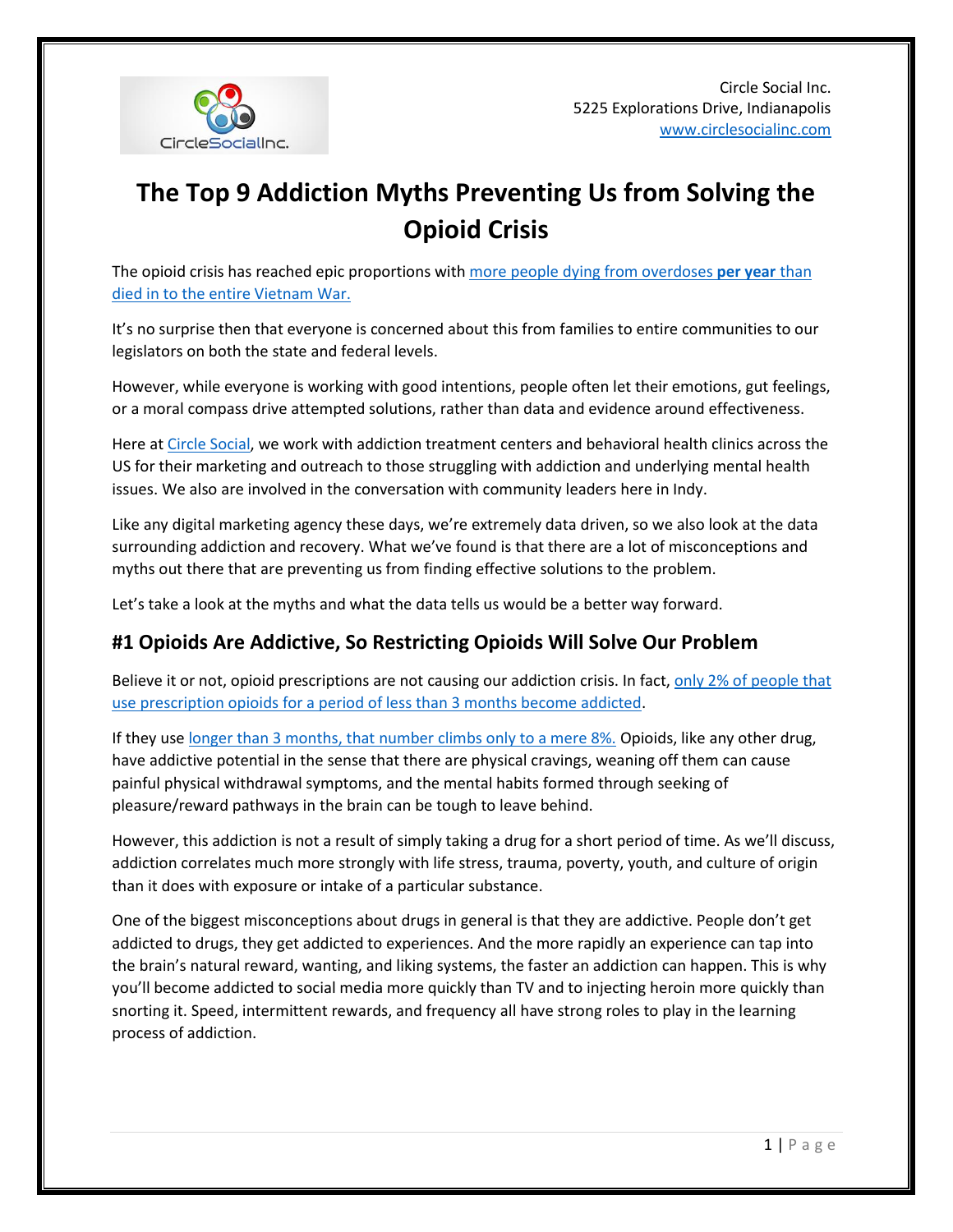

And the idea that prescription drug addiction leads to heroin use? While it is true that the majority of heroin users started with prescription drugs, the reality is tha[t only 3.6% of all prescription opioid](https://archive.samhsa.gov/data/2k13/DataReview/DR006/nonmedical-pain-reliever-use-2013.pdf)  [addicts have ever even tried heroin.](https://archive.samhsa.gov/data/2k13/DataReview/DR006/nonmedical-pain-reliever-use-2013.pdf)

You will also probably be surprised to learn that low addiction rates are common for all drugs, including heroin and cocaine. On average, 85% to 90% of drug users use **without** [becoming addicted.](https://www.ncbi.nlm.nih.gov/pubmed/19515516) Even for those that do end up addicted, nearly 80% [simply eventually walk away from use,](http://www.peele.net/faq/findings.html) referred to in the field as *natural recovery/remission*.

Actually, the rates of people naturally walking away from addiction and who have never entered treatment are [83.7% for nicotine, 90.6% for alcohol, 97.2% for cannabis, and 99.2% for cocaine.](https://www.ncbi.nlm.nih.gov/pmc/articles/PMC3227547/) 50% of all marijuana users quit within 6 years of use, for cocaine, it's only 4 years. According to a study conducted by Dr. Gene Heyman, a Harvard Department of Psychology Instructor in mind, brain, and behavior[, an equal number of people leave addiction behind each year regardless of their length of use.](http://geneheyman.com/wordpress/wp-content/uploads/2013/11/heymanannrevclinpsych13quitdrugs.pdf)

A great example of high rate of natural recovery is our very own Vietnam Vets. According to government studies, 15%-20% of soldiers in Vietnam were addicted to heroin. The government and public became very concerned, so a large tracking study was set up to monitor vets as they returned home. It turns out that [only 5% of those vets identified as addicted to heroin were still in active addiction a year later.](http://onlinelibrary.wiley.com/doi/10.1111/j.1521-0391.2010.00046.x/abstract)

The data is very clear that the drug is not the main factor. It is a total myth that taking an opioid one time, whether it's heroin or something prescribed by your doctor, will somehow push you into addiction. Addiction is a process and people become addicted over time, just like any habit. Most people simply use in a way that does not become a serious problem.

Think about something you may do too much of, maybe it's watching TV, spending time on social media, shopping, working, etc. You didn't just wake up one day and suddenly become obsessed or find yourself spending 5 hours a day doing whatever it is. You gradually got into it more and more until it became a habit and then, maybe an obsession. Drug use is the same.

When you start really digging into the reasons why people use, it's almost never simple exposure to a drug. Instead, it's very often some kind of personal pain or trauma. If you visit the Dove Recovery House for women here in Indianapolis, you'll find that every single woman at the facility has suffered from sexual abuse as a child. This is a common theme within treatment and recovery. Those who face significant adverse situations in childhood are **7 times more likely** [to struggle with addiction.](http://www.sciencedirect.com/science/article/pii/S0749379798000178)

While it's not the sole reason, many people use drugs and alcohol as a means of escape, which, when one becomes dependent on it as a way to cope or deal with problems, can lead to addiction.

#### **#2 Big Pharma Caused the Opioid Problem**

This one is actually half and half. There are cities now that are blaming some of the big pharmaceutical companies for the opioid crisis in their area, but, as mentioned above, it's not really the drug that drives addiction.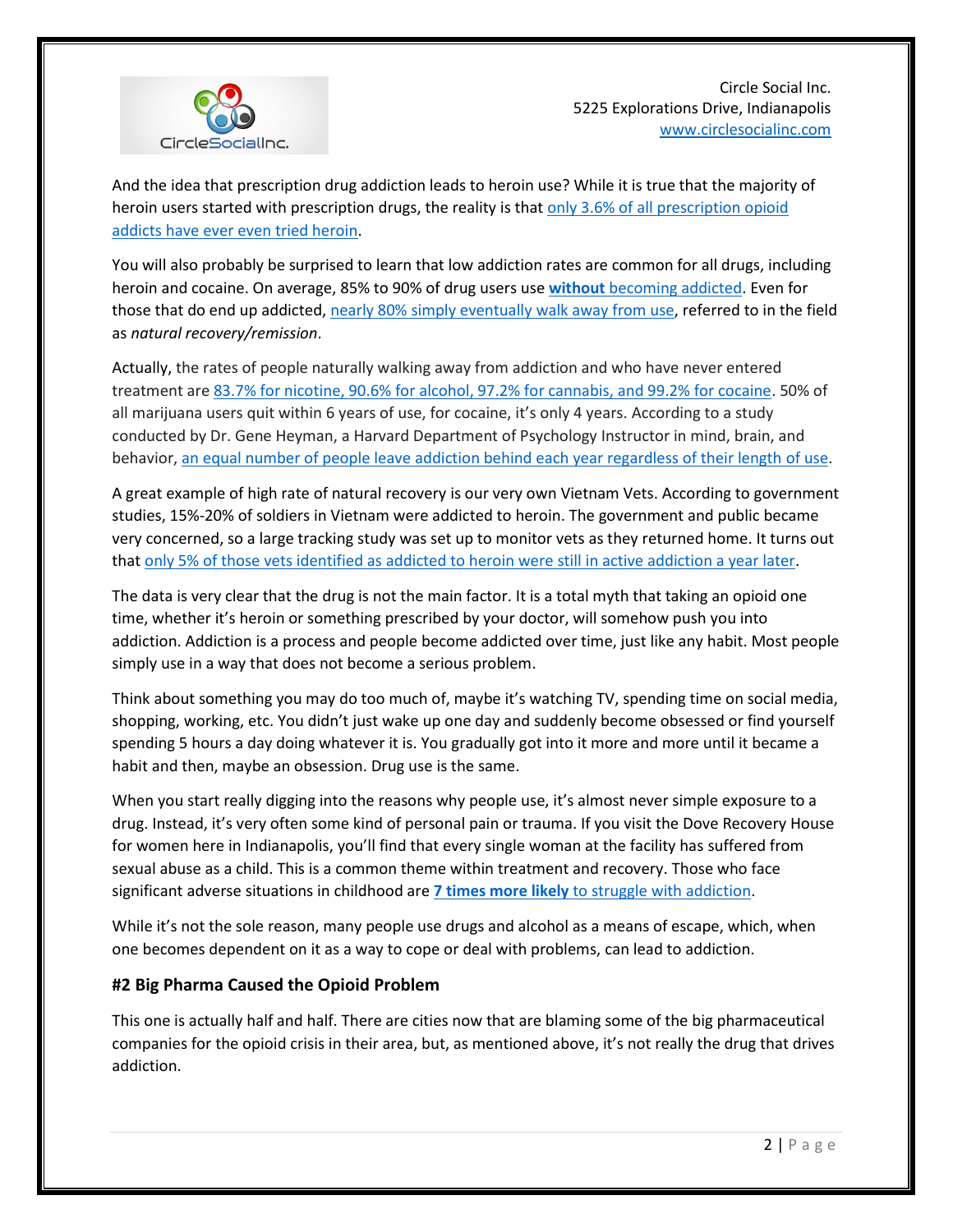

Here are two more data points to be aware of: **75% of all people addicted to prescription opioids** have **never** [gotten a prescription from a medical professional](https://www.samhsa.gov/data/sites/default/files/NSDUH-DetTabs2014/NSDUH-DetTabs2014.htm#tab6-47b). That's right, the majority of people get them from friends and family, whether they buy them or find them laying around the house.

Big pharma definitely had a hand in this by aggressively marketing the products, so that we ha[d 300](https://www.cnbc.com/2016/04/27/americans-consume-almost-all-of-the-global-opioid-supply.html)  [million opioid prescriptions written in 2015 alone.](https://www.cnbc.com/2016/04/27/americans-consume-almost-all-of-the-global-opioid-supply.html) That's almost enough for every person living in the US to have one. This overproliferation and availability of pills has contributed to them becoming the drug of choice simply because access is so easy.

And that then coincided with a reduction in the price of heroin. So when government started encouraging restriction of access to opioids, and awareness campaigns encouraged doctors to limit prescriptions, a small number of these drug seekers then went for the cheap alternative.

But we do need to make it clear that many were already drug seekers before their addiction. Again, 75% got addicted by seeking out and using pills that were not prescribed to them. They already had a motive to get high before even taking the first pill.

In addition, an early study shows [77% of those addicted to opioids have also used cocaine.](https://www.ncbi.nlm.nih.gov/pmc/articles/PMC2785002/) So if we were just talking about an opioid addiction where people are dependent on a drug, it'd end there. But most also use what the average person considers to be a heavy drug, pointing again to the fact that there is a clear motive and behavior to get high that is not connected to the addictiveness of any one kind of drug.

So big pharma is responsible for the availability of pills, but it would be false to say that they are responsible for the addiction issues we see in society.

In fact, addiction rates in the US have remained fairly stable for the past 15 years and have actually decreased (see below for links to data). Which leads us to our next myth.

#### **Myth #3 – The Main Problem Is the Drugs & Enforcement Will Solve Our Problem**

Drugs really aren't the main problem. People become addicted to lots of things whether it's video games, shopping, food, gambling, or drug and alcohol use. The main problem is actually the underlying need that drives people into addictive behavior and use.

Our drug problem cycles in the US. Right now it's opioids. Before it was meth and before that it was crack. The drugs constantly change and the US response is to work to limit distribution. It's one reason we have to give our IDs in Indiana every time we want to buy cough syrup.

Well, of course, we need enforcement and accountability around the manufacture and distribution of illegal or controlled substances, reducing supply mainly just drives users to use another drug that's more easily obtained.

No matter how many drugs we round up or restrict and how many dealers are thrown in prison, we still need to address the underlying issue of why people are seeking out drugs in the first place if we really want to impact this problem.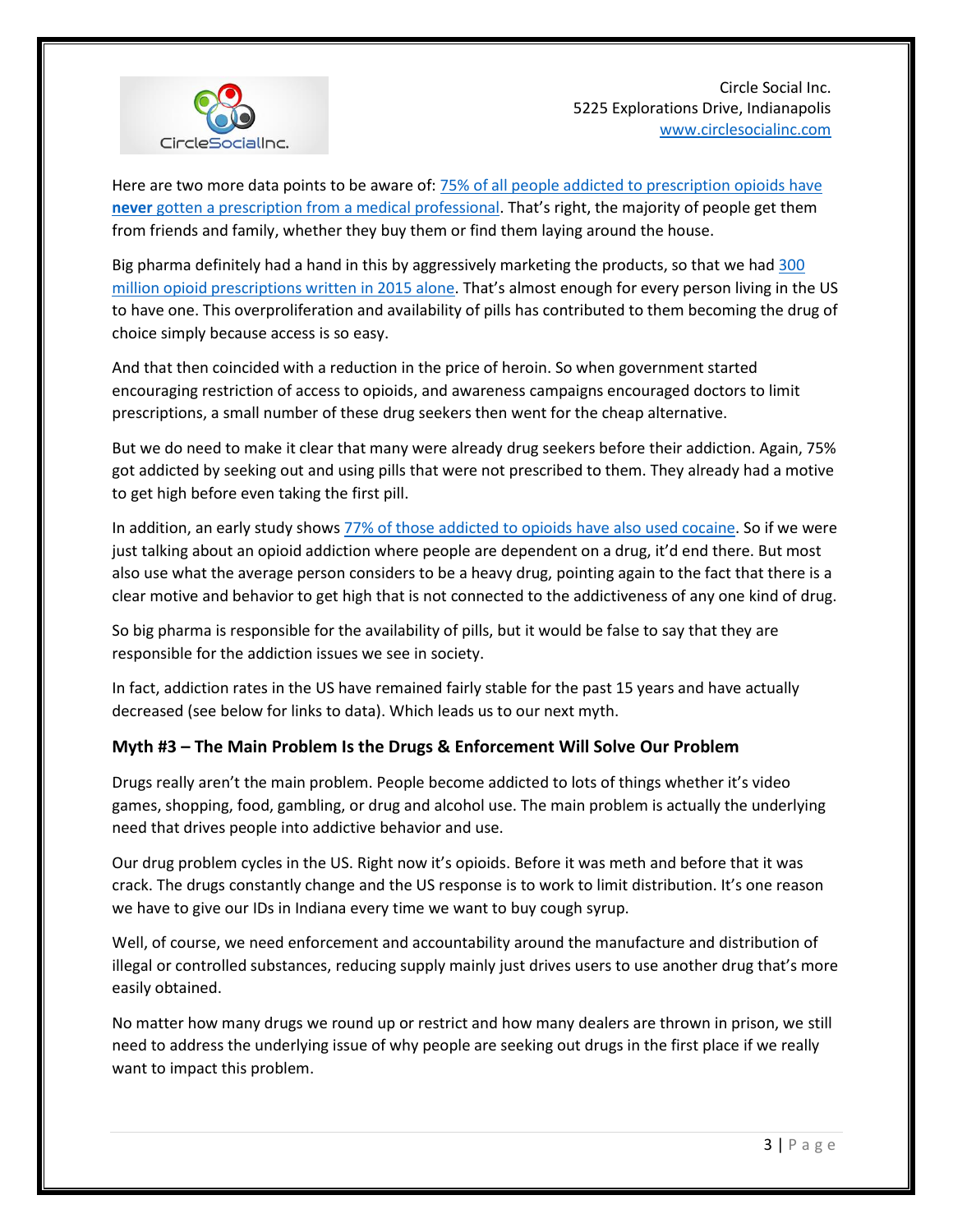

Remember, rates of addiction in the US have remained quite stable. According to the National Survey on Drug Use and Health[, alcohol dependence dropped from 7.4% in 2008 to 5.7% in 2016.](https://www.samhsa.gov/data/sites/default/files/NSDUHsaeLongTermCHG2016/NSDUHsaeLongTermCHG2016.pdf) According to the Substance Abuse and Mental Health Services Administration (SAMHSA), from 2002 to 2016, [substance](https://www.samhsa.gov/data/sites/default/files/NSDUH-FRR1-2014/NSDUH-FRR1-2014.pdf)  [use disorder has also actually decreased for all illicit drugs,](https://www.samhsa.gov/data/sites/default/files/NSDUH-FRR1-2014/NSDUH-FRR1-2014.pdf) including opioids to around 7.5% of the US population.

So while the current mantra says that addiction is on the rise, the opposite is actually the case with overall addiction rates slightly decreasing over the past 15 years. Fluctuations have occurred with the drug of choice, currently opioids is the issue, but this is not a result of increased drug use or addiction overall.

As the SAMHSA report demonstrates, addiction to meth, cocaine, and alcohol have all decreased, with an increase in opioid use, maintaining a fairly stable level of addiction in the US for the past 15 years. Basically, previous efforts have only resulted in small drops in addiction levels overall.

In all likelihood, the reason that opioids are in the news so much is because of the deaths in the suburbs where middle and upper class families live. The drugs of choice in these areas used to be alcohol, marijuana, or coke, which could remain much more hidden, and almost nobody was dying from overdoses. But now that people have started dying outside of the inner cities or rural areas of the country, people have taken notice.

And strict enforcement in terms of solely meting out punishment has proven to be incredibly ineffective. Countries with the strictest punishments such as Russia, Iran, and Afghanistan, where drug offenses are punishable by death, have higher rates of illegal opioid use. In these countries, a full 2-3% of the population has taken illegal opioids. Compare that to only 0.55% of US citizens in 2012 (Unbroken Brain, pg. 178).

As most jail officers who see the same offenders come back again and again, incarceration often has the exact opposite from the desire effect. On the inside, offenders meet with like-minded role models who often bring them deeper into the criminal world.

These anecdotal stories are born out by the data as well. In one Canadian study of over 800 youth, interviews were done with youth, school officials, and parents to determine results of those who had got caught committing a crime and those who got away with it. The ones who got caught and incarcerated were *37 times more likely* to commit further crimes. In the US, similar studies have been done showing that juvenile delinquents who are incarcerated are 3 times more likely to commit further crimes than peers who received alternative sentencing (Unbroken Brain, pg 179).

Incarceration, as we all know, is not a reform measure as it currently exists. It is simply a mechanism by which to remove an offender from the community for a specified period of time. As child behavior expert Alfie Kohn once said, if you send a child to his room, does he spend that time in quiet reflection feeling remorseful about what he did wrong, or does he most likely spend it sulking, plotting revenge, and thinking about how best not to get caught next time around? The fact is, in terms of punishment, adults don't change much from childhood in terms of their reactions.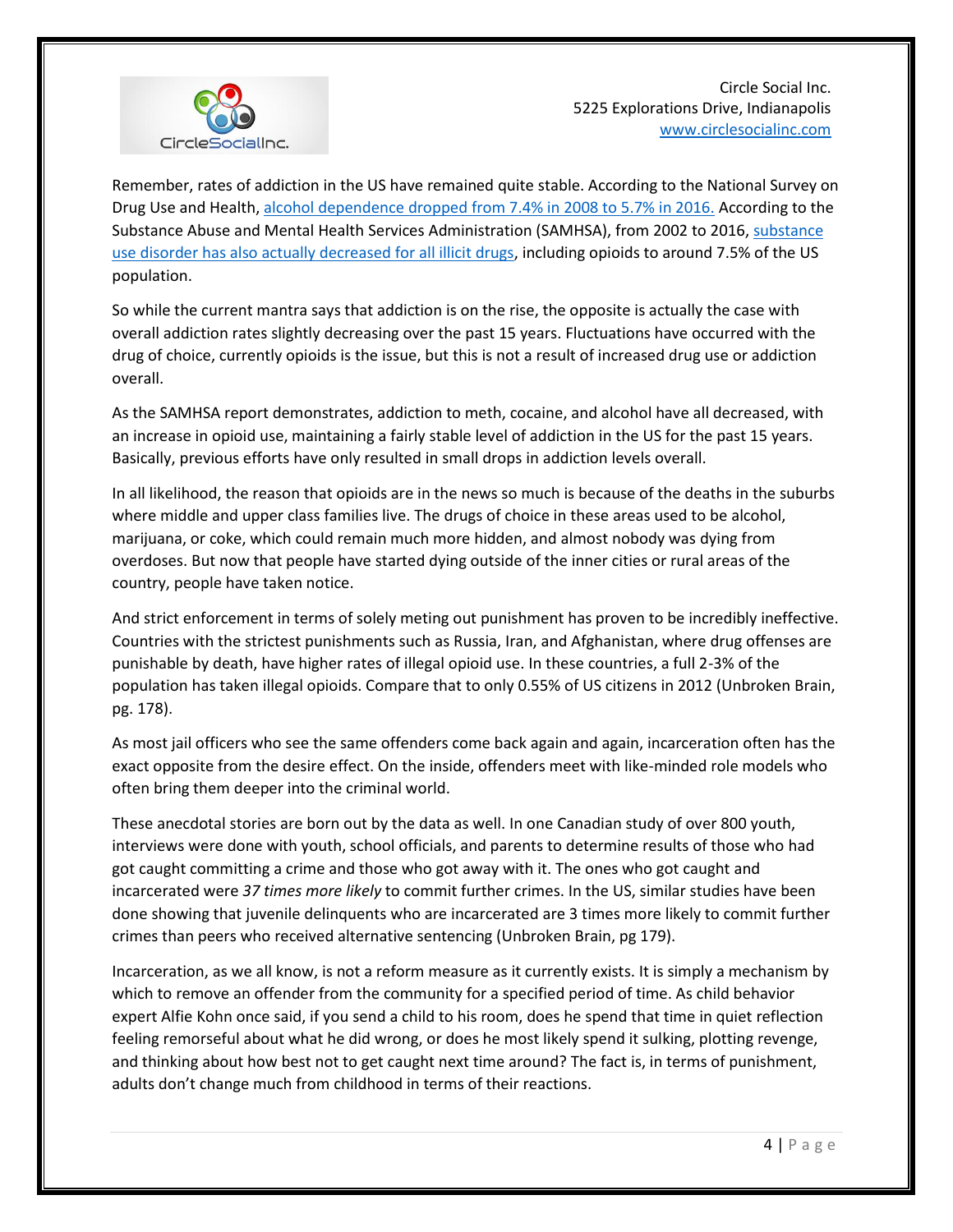

### **Myth #4 Addiction Is Determined by Genetics**

This is a very prevalent myth both among treatment providers as well as the general populace. We are often fooled by sensational headlines like "Obesity Gene Discovered" or "New Study Links Addiction to X Gene."

While these make for great headlines, it's often misconstruing what the study actually says or is disproven shortly after as follow-up studies do not replicate results.

The average person's understanding of genetics is based on 8<sup>th</sup> grade Biology class where most people recall Mendel's pea experiments. However, it is extremely rare that any single gene controls an inherited trait. In fact, Mendel himself tried to replicate his experiments with multiple other species and failed.

The reality is that genes work together in incredibly complex ways **to influence** traits. Genes can lie dormant or express themselves due to environmental cues. There is also a lot of emerging research on epigenetics, the study of how environmental influences can actually completely change existing DNA in a way that gets passed onto the next generation through a process called methylation.

Particularly when it comes to something as complex as human behavior, genes act as more of a whisper than something that determines an outcome. While we don't have room here, a full treatment of the subject can be found i[n DNA Is Not Destiny by the psychologist Steven Heine.](http://books.wwnorton.com/books/DNA-Is-Not-Destiny/)

Using some mundane examples, this is easy to see when we think about most behaviors, like whether a person angers easily, if they're a Republican or Democrat, or if they enjoy watching Game of Thrones. Most people would find it non-sensical to attribute such behavior to a gene. People learn to control and manage their anger, they switch political parties, or watch different TV shows. While your genes somehow contribute to everything we do, their role in determining behavioral outcomes in any kind of 1-to-1 linear relationship is incredibly small.

The same goes for addictions. We should clarify here that [an "addiction gene" has never been found](http://learn.genetics.utah.edu/content/addiction/genes/), despite some sensational headlines from time to time. Genes have never been shown to solely determine a behavioral trait, they simply have higher or lower probabilities of certain outcomes based on environmental factors.

This tends to make more sense to people when they move thinking away from behavior. Think diabetes. If diabetes runs in a family and you have a 50% chance of getting diabetes based on family history, does that mean you will get diabetes? No, it's simply means that you are more likely than someone who only has a 30% chance.

In addition, your actions determine whether or not those genes will be activated. If you eat and exercise right, even with an 80% chance of type 2 diabetes, you will probably still be able to avoid it. And for those who do get type 2 diabetes, lifestyle changes can reverse the condition. Addiction and other behaviors are the same. A genetic predisposition does not mean you are determined to become an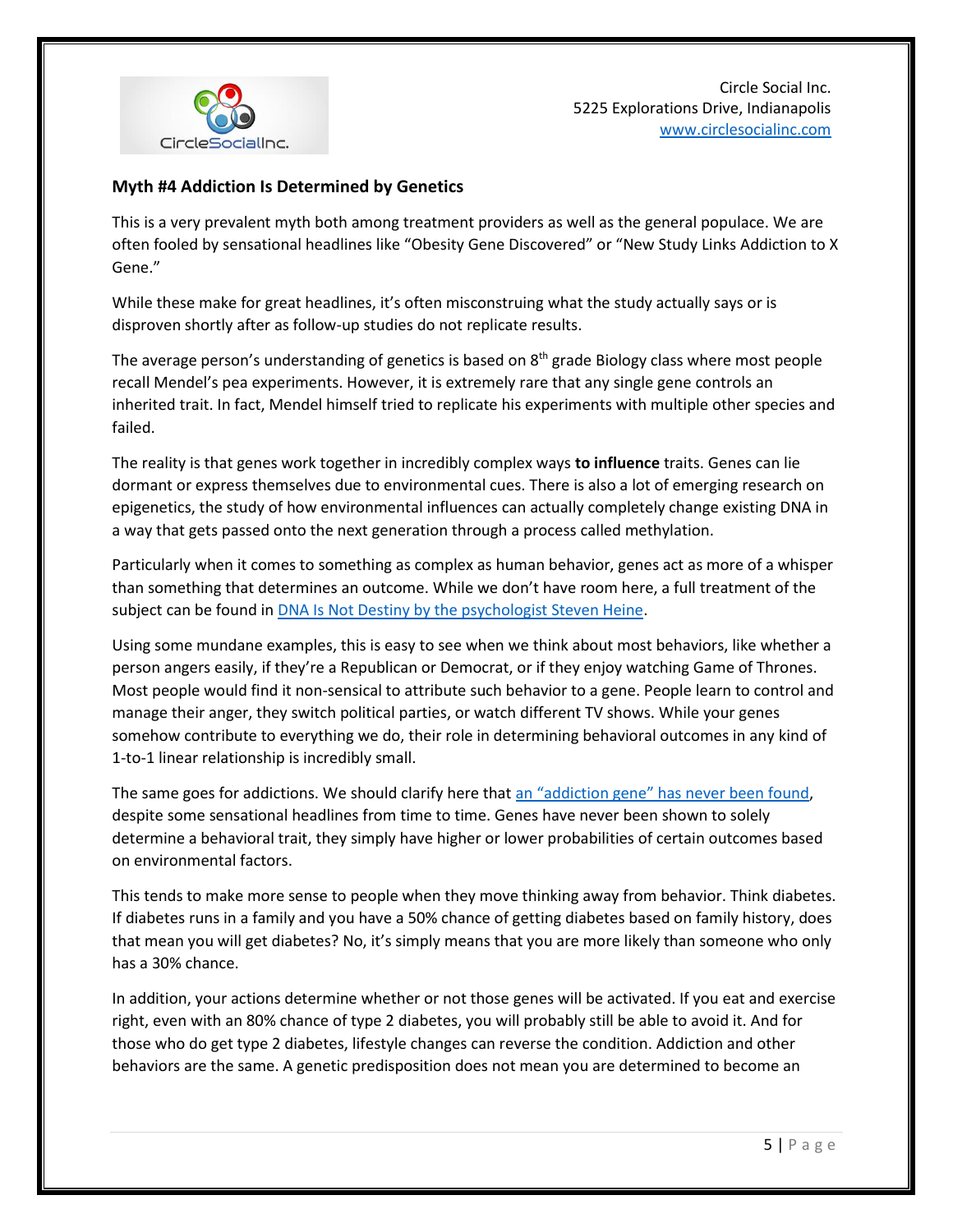

addict based on your genes. Moreover, your life choices, both pre-addiction and during, can completely change the outcome.

People also tend to reject the idea that cigarette smoking is genetic, and, most reject the idea that behavioral addictions, such as gambling or shopping, are genetic. So it is strange that there is a strong tendency to ascribe addiction as genetically determined only for alcohol and illicit drugs.

Some other good data to look at:

[Both Asians and Native Americans have a genetic issue where one of the enzymes in their livers does not](https://pubs.niaaa.nih.gov/publications/arh301/3-4.htm)  [process alcohol as effectively](https://pubs.niaaa.nih.gov/publications/arh301/3-4.htm), hence giving rise to the description of the "Asian flush." Yet, addiction rates among Native Americans are much higher than Asian-Americans. In fact, Native Americans have higher rates [of addiction overall](https://www.samhsa.gov/data/sites/default/files/NSDUHresultsPDFWHTML2013/Web/NSDUHresults2013.htm) than the standard US population, while Asian-Americans have lower [rates.](https://pubs.niaaa.nih.gov/publications/arh40/152-160.htm)

Environmental influences on gene expression are much stronger than the expression of the gene itself. This is true even for what many people would consider more heritable traits, like height. Danish male populations have the potential for much greater height than the average American male. And geneticists generally assign a rating o[f 60-80% heritability](https://www.scientificamerican.com/article/how-much-of-human-height/) for height, meaning that height genes are highly likely to be passed down.

[Yet, Danish males were, on average, actually shorter than American males from about 1825-1950.](http://www.randalolson.com/2014/06/23/why-the-dutch-are-so-tall/) This was largely due to poor nutrition. When access to better nutrition arrived, gene expression kicked in and Danish males are now much taller than your average American.

Ultimately, a genetic predisposition fo[r addiction increases your likelihood of becoming an addict by a](https://books.google.com/books?id=chn3BwAAQBAJ&pg=PR4&lpg=PR4&dq=educating+yourself+about+drugs+and+alcohol+schuck&source=bl&ots=BvSRX9O3NK&sig=2rPfd1IDRluVh6Sj963dzer1QSM&hl=en&sa=X&ved=0ahUKEwi6m5brrbrZAhXH44MKHbjQBTgQ6AEIJzAA#v=onepage&q=educating%20yourself%20about%20drugs%20and%20alcohol%20schuck&f=false)  [factor of 2-4X.](https://books.google.com/books?id=chn3BwAAQBAJ&pg=PR4&lpg=PR4&dq=educating+yourself+about+drugs+and+alcohol+schuck&source=bl&ots=BvSRX9O3NK&sig=2rPfd1IDRluVh6Sj963dzer1QSM&hl=en&sa=X&ved=0ahUKEwi6m5brrbrZAhXH44MKHbjQBTgQ6AEIJzAA#v=onepage&q=educating%20yourself%20about%20drugs%20and%20alcohol%20schuck&f=false) However[, the presence of several adverse childhood experiences increase your likelihood](http://www.tandfonline.com/doi/abs/10.1080/10852352.2012.707439)  [of alcoholism by 50X. It increases your likelihood of IV drug use by 460X!](http://www.tandfonline.com/doi/abs/10.1080/10852352.2012.707439) As we can see, environmental multipliers are far and away more influential than biological components.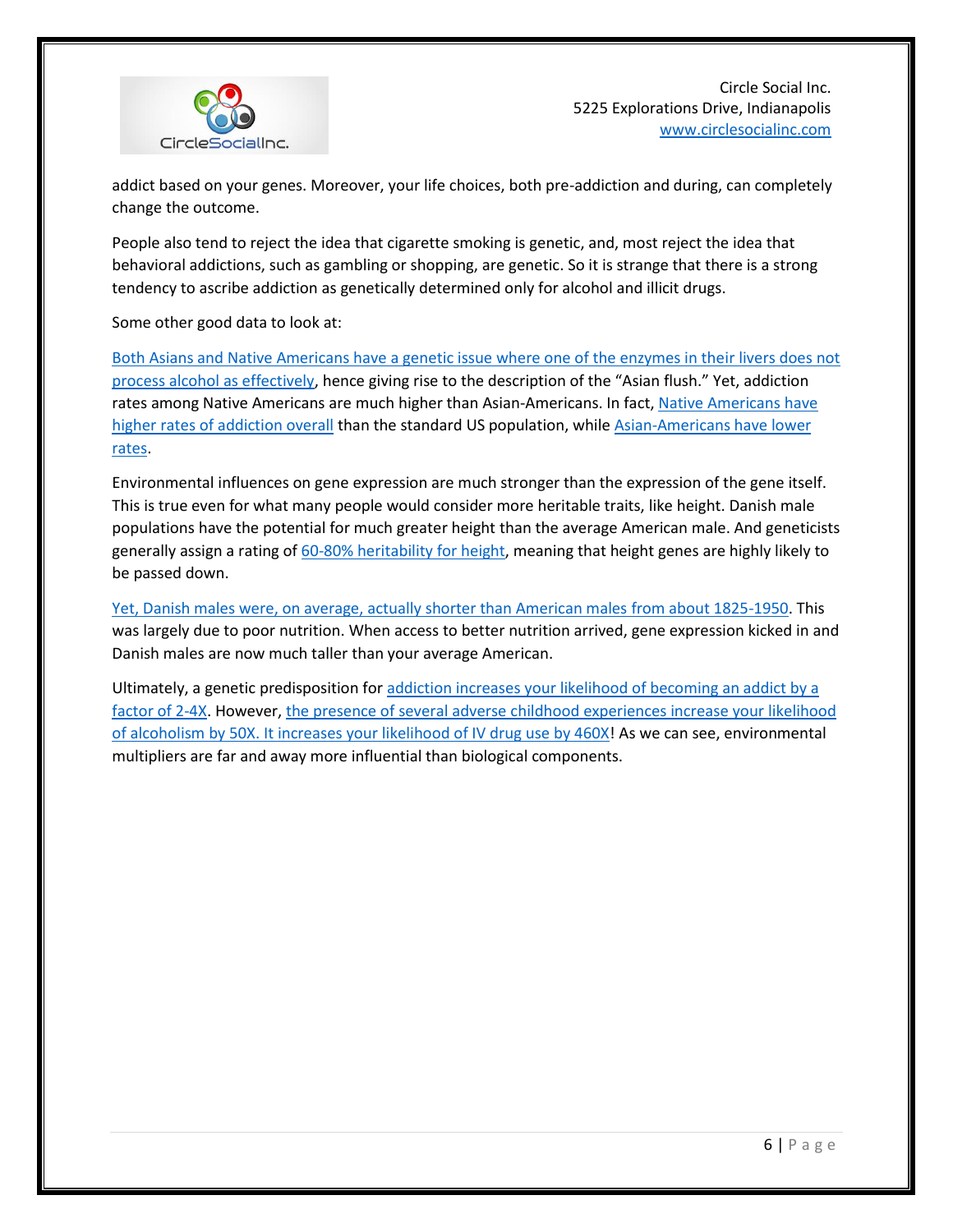

547-559.

CircleSocialInc.

**Myth #5 – Addiction Doesn't Discriminate (in terms of socioeconomic status, gender, age, ethnicity, etc.)**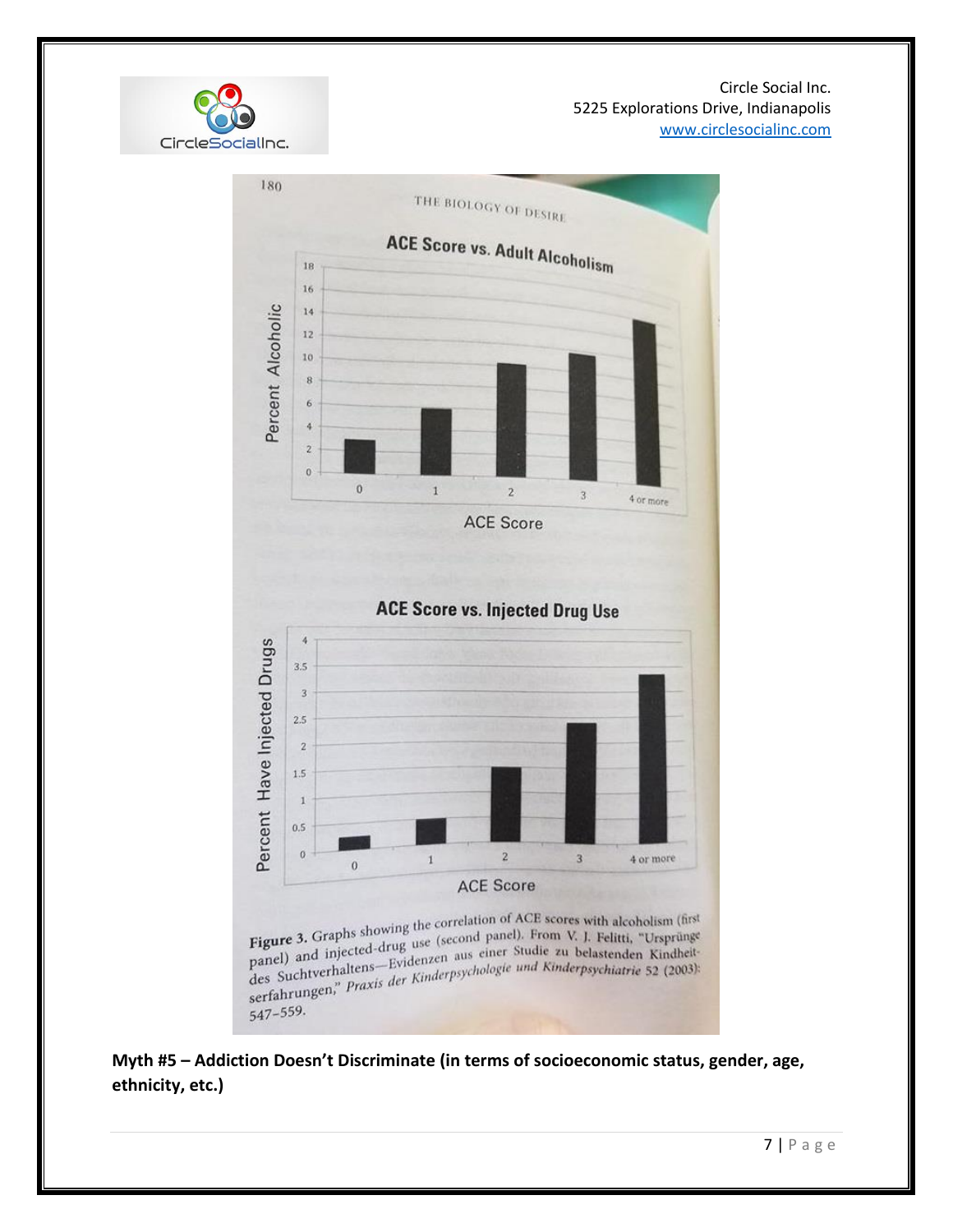

This is a rather strange myth that you constantly hear repeated within the recovery space. While addiction certainly can affect any demographic group, there are drastic differences in who it affects, largely going back to socio-cultural influences.

Ethnicity is clearly a factor, as we just saw above in our example with Native Americans vs. Asian Americans. In particular, culture has a very strong effect on both alcohol use and rates of dependence. [Foreign-born individuals living in the US coming from areas such as Africa, Mexico, and Asia have 2 to 4](https://www.ncbi.nlm.nih.gov/pmc/articles/PMC3133815/)  times **lower rates** [of alcohol use disorders compared to those born in the US.](https://www.ncbi.nlm.nih.gov/pmc/articles/PMC3133815/) Same genetic make-up, different socio-cultural upbringing in terms of host culture environments.

Another study examined Jews moving from Russia to Israel and found that those coming from Russian culture, where excessive alcohol use per capita is some of the highest in the world, had [much higher](https://www.ncbi.nlm.nih.gov/pmc/articles/PMC3469051/)  [rates of alcohol dependence than the average Israeli population.](https://www.ncbi.nlm.nih.gov/pmc/articles/PMC3469051/)

In another example, college populations [have a very high rate of alcohol abuse,](https://www.ncbi.nlm.nih.gov/pubmed/15753245) a point that probably surprises no one. Yet, the lowest rate of alcoholism is among college-educated populations. So if alcoholism were determined by genetics and the necessary environmental exposure to alcohol, we'd assume college-educated populations would have the highest rates of addiction.

However, the reality is that most college drinkers leave that behavior behind after leaving college. What's more interesting though is that 4 out of 5 upper-income Americans regularly consume alcohol, [while only 1 in 5 for lower-income.](http://news.gallup.com/poll/184358/drinking-highest-among-educated-upper-income-americans.aspx) Since those in college and those with higher incomes drink more, we would assume a higher level of alcoholism among these groups, but the opposite is actually true.

Individuals of low socioeconomic status are actually [more likely to suffer from a substance abuse](https://www.ncbi.nlm.nih.gov/pmc/articles/PMC4872618/)  [disorder than someone in the middle or upper](https://www.ncbi.nlm.nih.gov/pmc/articles/PMC4872618/) class. Repeated studies have shown this inverse relationship between socioeconomic status and substance abuse disorder. As income goes down, substance abuse goes up. If we look a[t heroin use](https://www.cdc.gov/vitalsigns/heroin/) trends over the past ten years, we see that heroin use [of any kind is 3 to 5 times higher among those earning under \\$50,000 a year.](https://www.cdc.gov/vitalsigns/heroin/)

Sometimes, people will comment that this makes sense because an individual's addiction drives them into a lower socio-economic status as they struggle to maintain jobs, relationships, and commitments. While it is impossible to set up a study that is able to fully extricate the unique variables there, it's not born out in the data.

Actually, the group most consistent with, and having the highest level of, substance abuse is the unemployed. One in six unemployed individuals suffer from a substance abuse disorder, [a rate of](http://money.cnn.com/2013/11/26/news/economy/drugs-unemployed/)  [dependence two times higher](http://money.cnn.com/2013/11/26/news/economy/drugs-unemployed/) than those who are employed. However, once employment is obtained, the prevalence of substance abuse also drops, indicating that lack of employment is the causal factor rather than the individual becoming unemployed due to an addiction. An excellent review of the literature published by the National Center for Biotechnology Information shows that, in most cases, [unemployment precedes addiction.](https://www.ncbi.nlm.nih.gov/pubmed/21466502)

This is common from the treatment center angle as well. Those that are most successful in recovery find stable employment and have stable, nurturing relationships with family and friends.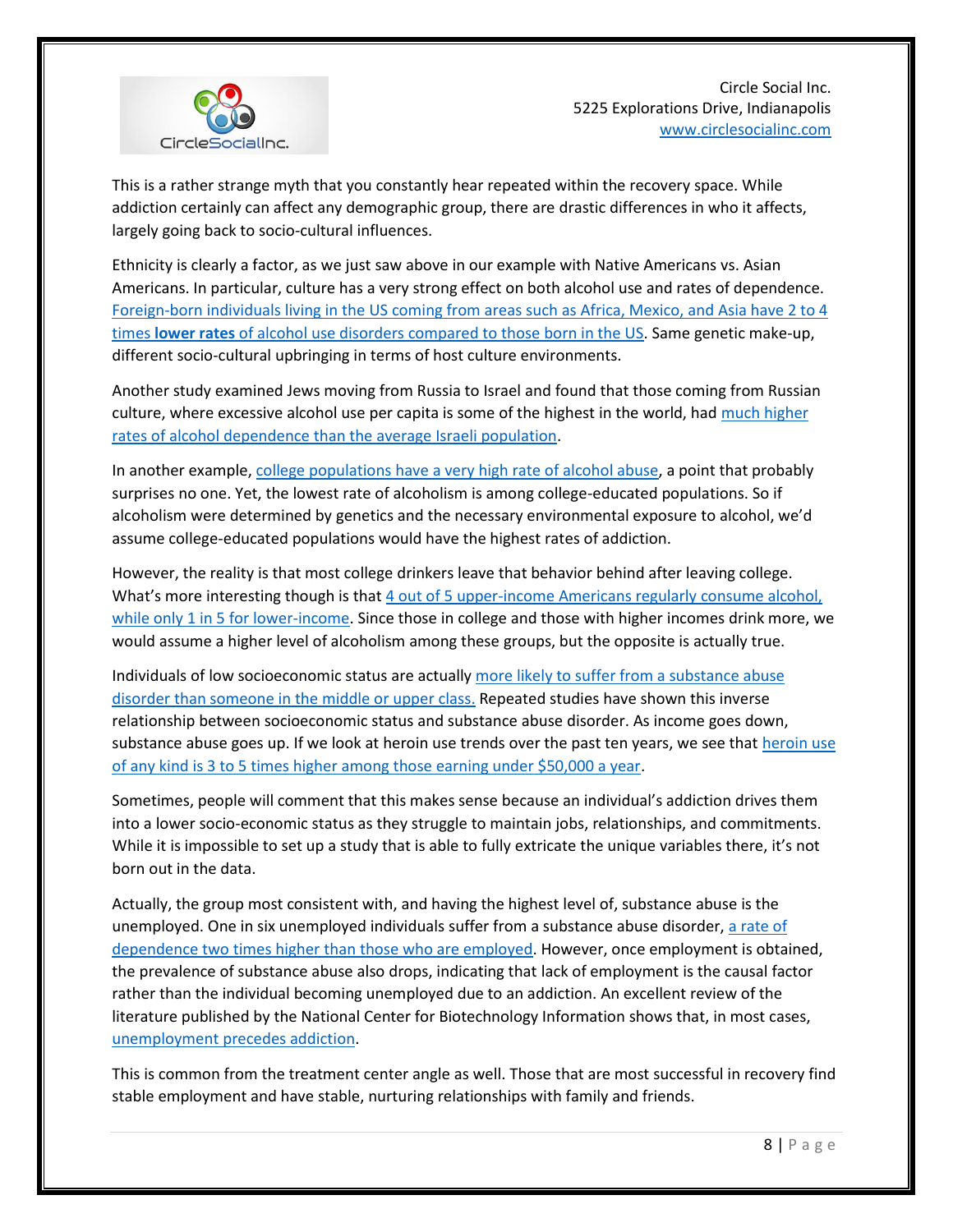

Other data of note, women are less likely to suffer from an addiction issue than men and younger people are much more likely than older.

So we see that addiction is highly dependent on gender, age, socioeconomic status, and ethnicity. Even the people that drink the most regularly, and are therefore exposed to the most alcohol, those in college and in the upper-classes, actually have lower incidences of dependence compared to non-college educated or lower-income. All of this indicates the importance of socio-cultural factors in addictive behaviors.

#### **Myth #6 – The Rich Are Just Better at Hiding It**

Related to #5, you'll often here that a particular group, usually the wealthy, are just better at hiding problems, which is why you see far fewer upper classes individuals suffering from addiction.

Studies on such demographics build in margins of error and study methodology to account for this. In fact, since those with more means have easier access to treatment (which is often cost prohibitive to many on lower incomes), we should see a higher percentage of the upper class if this was truly the case.

The reality is, as illustrated in myth #5, addiction environmental factors contribute to the lion's share of addiction triggers. With the wealthy being sheltered from the stressors common to middle and lower classes, they do not suffer from addiction at the same rates. When they do, they often have the money and community support to provide help, which is essential for recovery.

[In the words of Dr. David Musto,](http://www.nytimes.com/1987/08/30/us/rich-vs-poor-drug-patterns-are-diverging.html?pagewanted=all) a psychiatry and history of medicine professor at Yale, ''In the inner city, the factors that counterbalance drug use - family, employment, status within the community - often are not there. It is harder for people with nothing to say no to drugs.''

As anyone who has worked with addicts from low-income, middle-class, and upper-income backgrounds knows, they usually come to addiction for different reasons. This is why understanding the effect of background and life experience on addiction is so critical to treating it. Because they come into addiction for different reasons, they need different strategies to get back out. One size does not fit all.

#### **Myth #7 – Addicts Are Powerless Over Their Behavior**

This is very controversial, as one of the foundations of AA and 12-step Programs is that addicts are powerless over their addiction (note it doesn't say their behavior in general).

We'll actually leave the discussion of whether or not addicts can control their use when in active addiction alone. But we do know that those struggling with addiction clearly have the choice to use or not use once they've gotten sober and past the physical withdrawals.

If they didn't have this choice, then they'd never be able to stay sober, which is the goal of AA or the majority of treatment programs in the US (not to minimize how difficult this is. Ask anyone to quit a bad habit, like cracking their knuckles or biting their nails. They often can't do it. So imagine how much harder it is to stop a behavior that is as rewarding as drinking alcohol or taking heroin).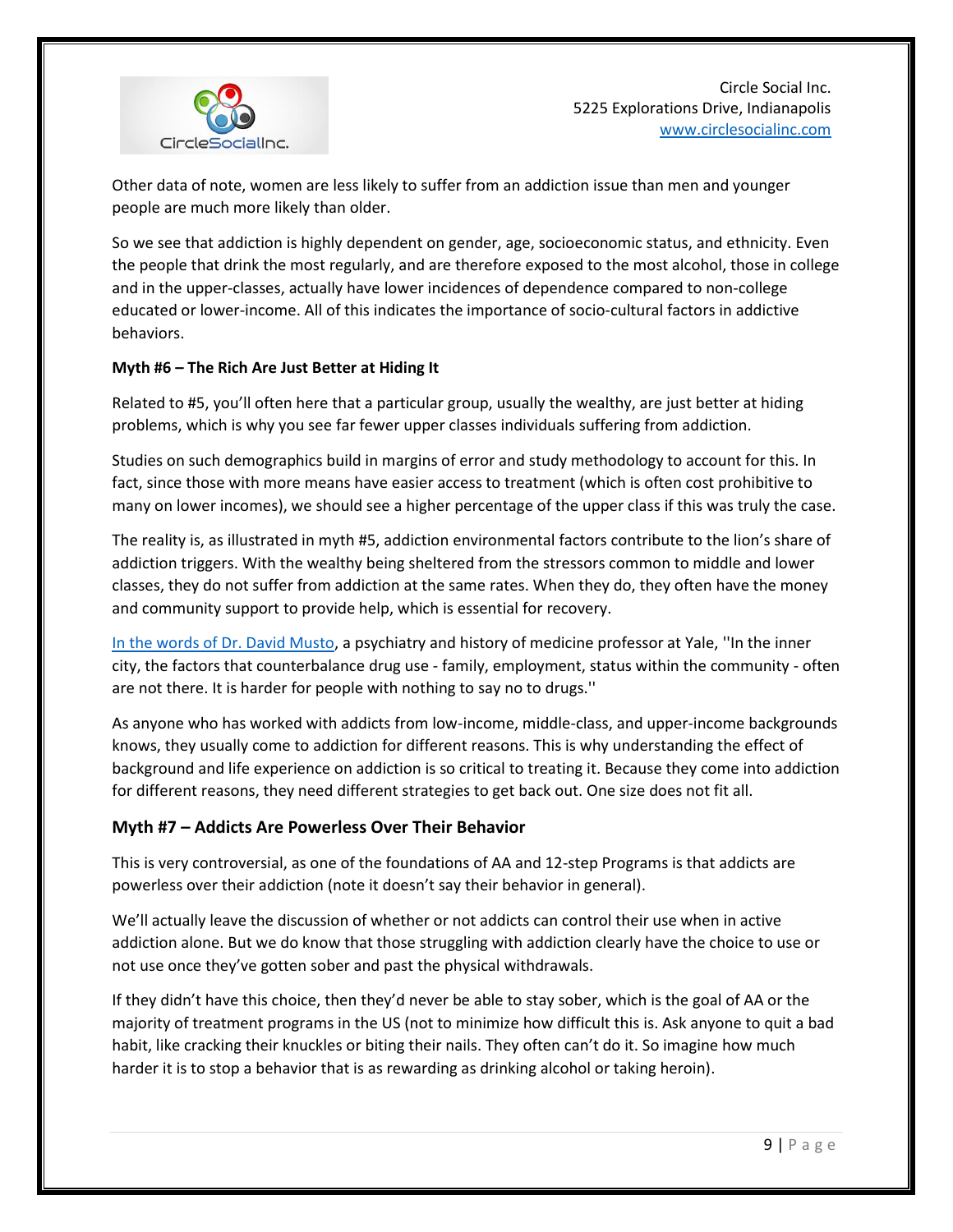

Addicts also have a choice when it comes to behaviors outside of use. For example, diabetics need insulin, but they don't break into your garage and steal your lawnmower to sell it for insulin money. There is still choice involved in these behaviors.

What's very interesting to note is that you do not see crimes like theft perpetrated by alcoholics or those addicted to smoking. You also rarely see it with behavioral addictions such as shopaholics, workaholics, or social media addicts. Why is that?

While we have not been able to find any real research on this subject, our common sense conclusion is that alcohol, smoking, gambling, etc. are all legal activities. No one has crossed the line into criminal behavior, so that line in the sand remains.

Yet, once you start using illegal drugs, you've crossed into a world where you're already labeled as a criminal. And those in your social group that use with you are clearly more willing to cross that line as well. So suddenly breaking another law doesn't seem like that big of a deal. We need better data around this, but it seems to be a likely reason.

We also have to remember that the brain is plastic, meaning it can always change. You'll sometimes here that addiction permanently changes the brain. This is true but misleading.

All learning and experiences permanently change your brain, meaning it can't go back to exactly how it was before. It's like learning to ride a bike. You can't just unlearn how to ride a bike. That knowledge is always with you because your brain has permanently changed. But this doesn't mean you can't learn how to ride a bike differently (like with no hands), learn to drive a car instead, or just not ride a bike. Your brain can still constantly change in order to learn new things, change habits, or simply ignore old neural pathways.

The same goes for chemical balances in the brain. These are always changing. The chemical balance in your brain is different if you're happy, sad, angry, etc. But, when you're sad, that balance is going to be similar every time you're sad. The same with addiction. Every time you use, you'll see similar chemical balances. And long term changes in states can produce different consequences, but, again, this doesn't preclude the fact that chemical balances in the brain can always be changed based on internal perspective as well as environmental influences.

There is a dangerous assumption sometimes in the field that brain changes cause addictive behavior and somehow lock it in, but this is incorrect. You'll hear things like "Addictive drugs provide a shortcut to the brain's reward system by flooding the nucleus accumbens with dopamine. The hippocampus lays down memories of this rapid sense of satisfaction, and the amygdala creates a conditioned response to certain stimuli. [\(Harvard Health Newsletter](https://www.health.harvard.edu/newsletter_article/how-addiction-hijacks-the-brain))"

Think about it like twisting your ankle. When you twist your ankle, your nerves fire, sending pain signals to the brain, and blood rushes in, inflaming the area. However, we know it would be wrong to say that the firing nerves and rushing blood caused you to have a sprained ankle. These are simply natural reactions of your body telling you to not do that again and treat it carefully until it heals.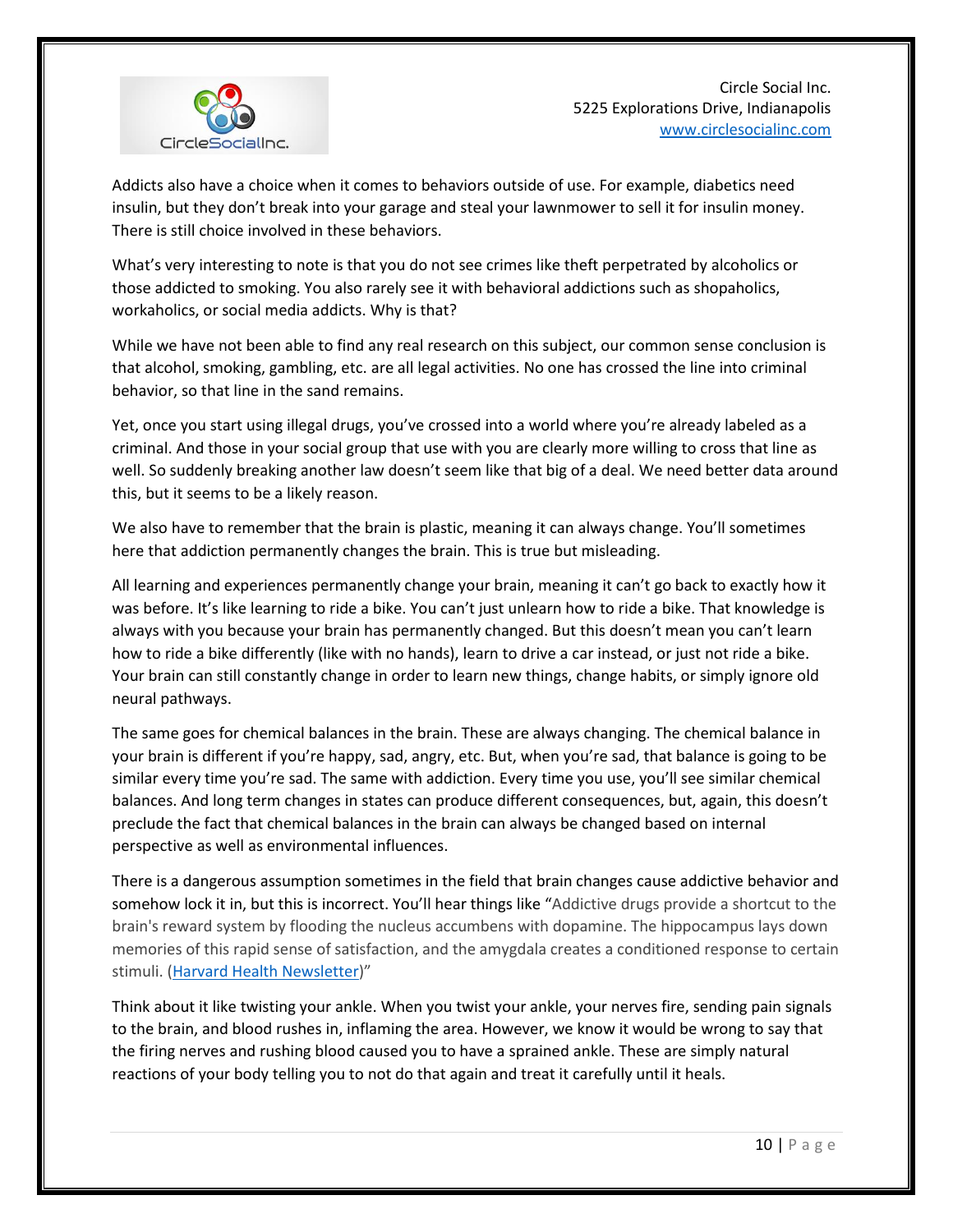

Now, if you wanted, you could take a pain killer to numb out your body's signals. The danger here is that you'll walk on that foot as normal, further damaging it, or, at least, not allowing it to heal. This is actually very much like how addiction works.

Feelings of pain, anxiety, and depression are your body's natural way of telling you that you're in a negative situation and that you need to change something, just like the pain in your ankle was a warning to 1) not do that again and 2) be aware that you need to tend to the ankle to let it heal.

And, just like you can use a pain killer to numb the pain in your ankle, you can use alcohol, drugs, and other pleasurable behaviors to numb mental and emotional pain stemming from anxiety, depression, and negative life situations. But, when you do this, you risk the same danger as you did with your ankle. You can numb that pain, but it doesn't change the situation that you need to be sure not to twist it again and that you need to do something to help it heal.

Often, staying in the situation causing you mental anguish is no different than repeatedly walking on the twisted ankle. In both situations, we can use pain killers to numb ourselves and enable ourselves to continue the action, but the second we stop taking them, the pain has actually gotten worse because we've further damaged the situation, causing us to take more pain pills the next time to make it go away.

Your brain chemistry is like your nerve signals and the blood rushing to inflame the wound. Both are meant to drive you to different action and can only be ignored at your peril. These biological changes are not causing the problem, they're signaling to you that you need to make a change for your own good.

The main difference is one of learning. Your brain creates new neural pathways and linkages through learning, which is basically just neurons that fire together, starting to wire together. Unlike your ankle, which will just keep tearing and never heal, your brain will actually learn that the solution to the avoidance of emotional and mental pain is the taking of the drug, since other methods are not being tried or not working.

As this seems to be the best available relief, the brain reinforces the behavior, eventually creating what we call addiction, where the brain is now wired to continue that behavior in order to seek relief from pain or to increase feelings of pleasure.

Still, just like our bike example, we're always able to learn new and different behaviors. Our brains don't lose plasticity, but, again, like riding our bike, we'll always remember what it feels like to choose the easy routes of addictive behaviors as a solution to avoiding pain or increasing pleasure.

# **Myth #8 – AA Is the Best Option for Those Seeking Help**

While everyone knows about AA, they then make the false assumption that it's highly effective and the best option for anyone struggling with addiction. One comprehensive review of the available research found [no benefit for those attending AA versus those who did not.](http://onlinelibrary.wiley.com/doi/10.1002/14651858.CD005032.pub2/pdf/abstract) AA drop out rates are quite high,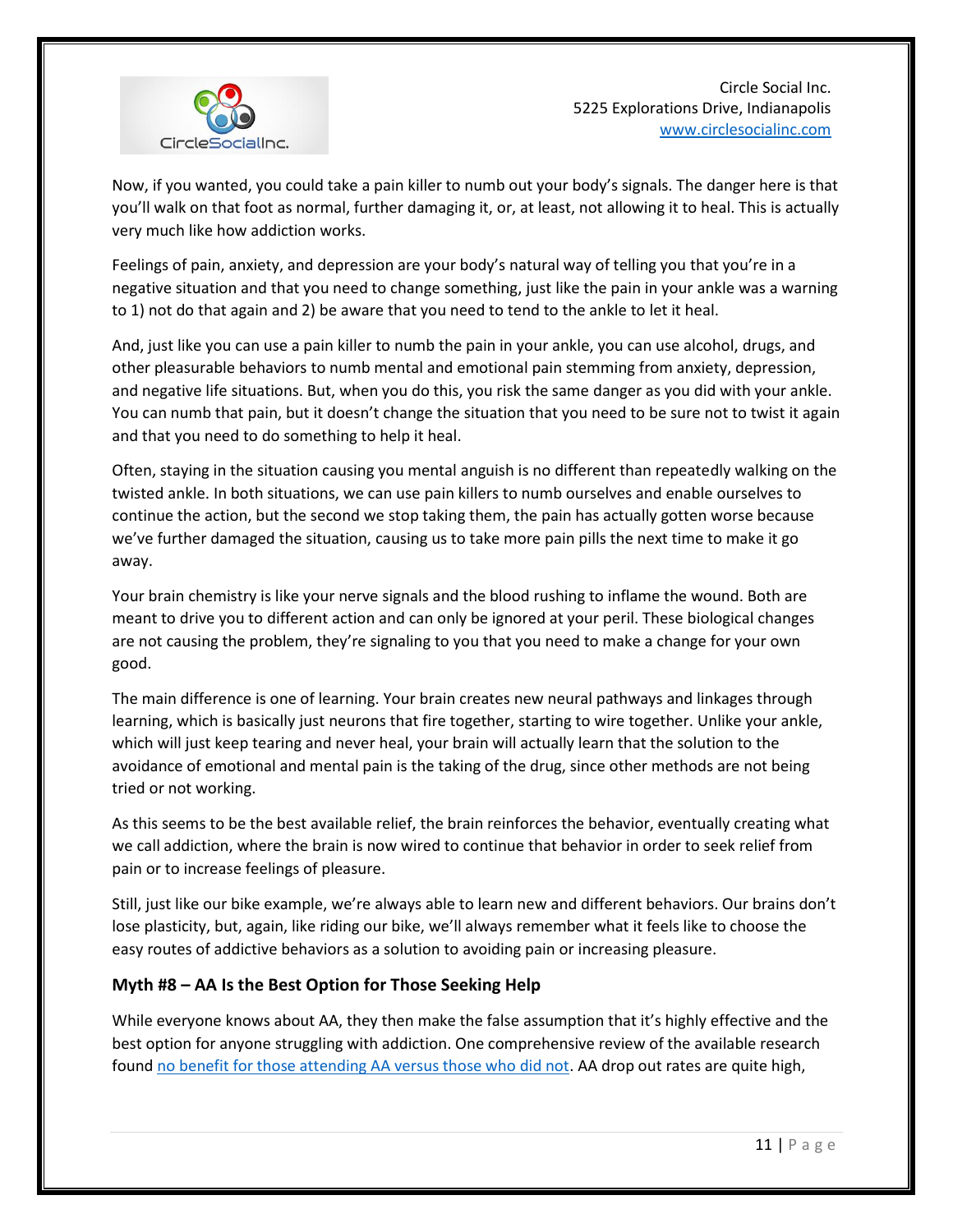

with as many as 81% of people not returning and several studies, such as [this survey here,](https://www.scribd.com/doc/3264243/Comments-on-A-A-s-Triennial-Surveys) have estimated AA's effectiveness rate to be somewhere between 5 and 12%, less than natural remission.

Some examples of [evidence-based modalities](https://www.ncbi.nlm.nih.gov/pmc/articles/PMC4031575/) with better outcomes are motivational interviewing, cognitive behavioral therapy, dialectical behavioral therapy, and [medication-assisted treatment](http://onlinelibrary.wiley.com/doi/10.1111/add.13193/full)  combined [with therapy.](http://onlinelibrary.wiley.com/doi/10.1111/add.13193/full)

With that said, there are many people in recovery that swear by AA. It is clearly a wonderful solution for a small number of people. However, addiction treatment is not a one-size-fits-all approach as people struggle with addiction for many different reasons.

As we have seen, gender, age, cultural background, income level, and where one lives all affect one's reason for addiction. Treatment must be tailored to meet each individual and different modalities are generally appropriate for different people.

While 5-12% efficacy rates are not to be ignored, we clearly need additional options to the AA and 12 step models if we hope to offer an array of evidence-based treatments that can help a broader range of people.

## **Myth #9 – Addicts Overdose by Taking Too Much of One Drug**

While cases do exist, it's very rare. The vast majority of drug overdoses, including those involving heroin, [are the result of mixing various drugs.](http://www.peele.net/lib/heroinoverdose.html) This could be street cuts, like mixing heroin with fentanyl, or, the much more common mixing of alcohol, heroin, and other drugs.

Just like most of your over-the-counter medication warns you not to mix due to deadly combinations, the same occurs with street drugs.

This is important to understand, because drug users are not dumb, despite their addiction, their survival skills are still very much intact. It's why needle exchange programs work so will to reduce prevalence of Hepatitis C and AIDS in communities where they are implemented. Addicts want to get high, but they don't want to die.

So when prevailing wisdom is that too much heroin may result in overdose, users may be likely to decide to use less heroin, but then add in some cocaine or alcohol to the mix to increase the high, which is where death may occur.

In addition, too much alcohol can induce vomiting while injecting heroin is likely to induce a restive state, making it very easy to suffocate in one's own vomit.

While reducing overall use is the end goal, intermediate goals that educate users in ways that reduce risk of disease and mortality are important steps in any prevention efforts.

#### **What Does All This Mean?**

There are several very important takeaways from all of this data.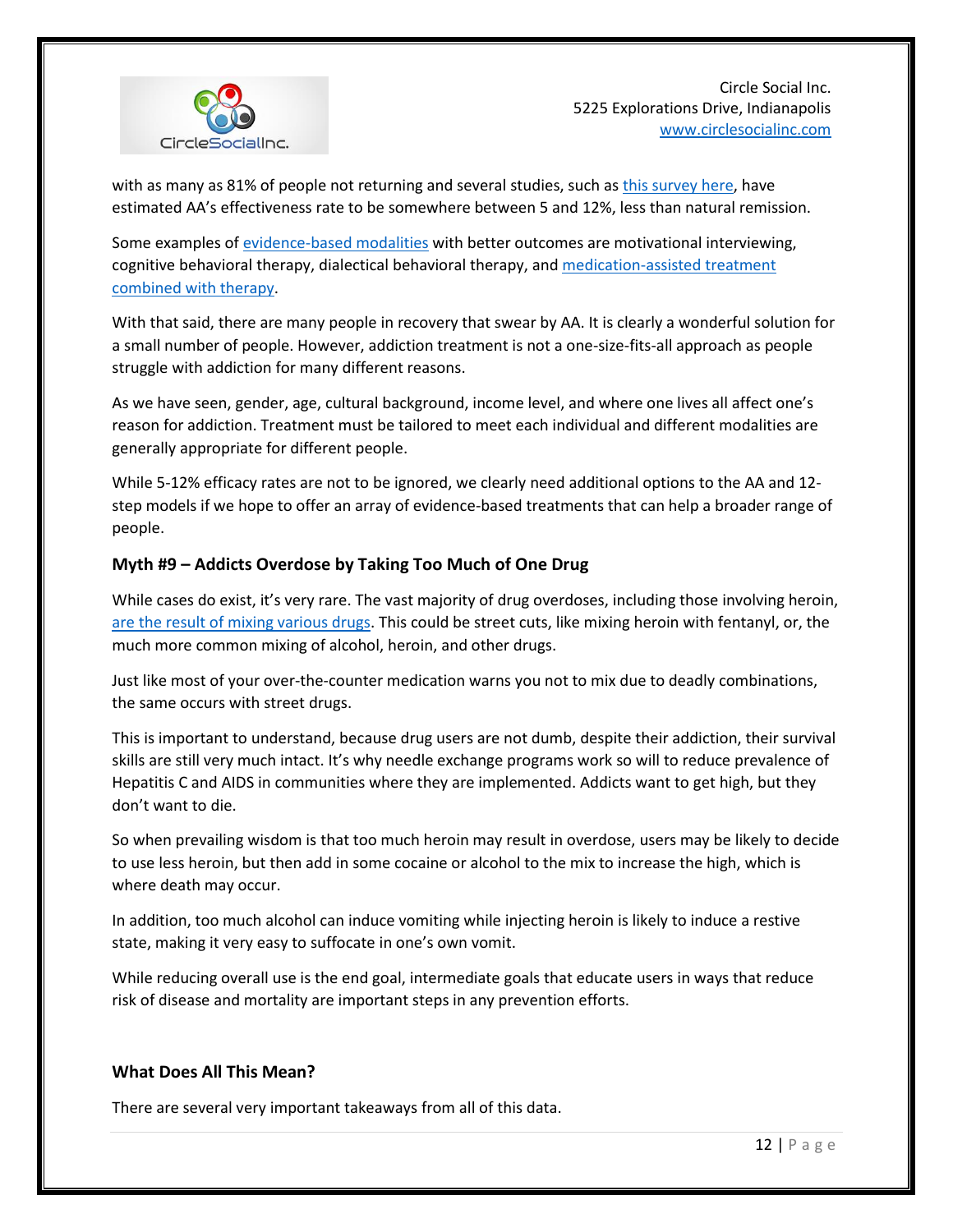

While restricting access to opioids may help alleviate the rash of overdoses (it should be noted that most overdoses are a result of mixing opioids with another drug, not just the opioid alone), it doesn't solve our core problem of reducing addiction rates or addressing the underlying issues that cause people to use. As Maia Szalavit wrote in Unbroken Brain, "Trying to end addiction by attempting to eliminate particular drugs is like trying to cure compulsive hand washing by banning one soap after another. Although you might get people to use more or less harmful substances while in the grips of their compulsions, you aren't solving the real problem."

Enforcement must be one part of a multipronged solution aimed at going beyond reducing access to include efforts that will lower overall motivation to engage in addictive behaviors. As we've seen, alleviating poverty and unemployment, while providing support to individuals in those situations, can have a large impact on problematic drug and alcohol use.

- Price and ease of access is a factor in reducing use. The World Health Organization has found that [raises in alcohol tax, regardless of country, reduce the amount of drinking even among](http://www.who.int/substance_abuse/publications/global_alcohol_report/msbgsruprofiles.pdf)  [youth and problem drinkers.](http://www.who.int/substance_abuse/publications/global_alcohol_report/msbgsruprofiles.pdf)

Very much related to enforcement, legislative policies that reduce availability, either through limiting supply or increasing difficulty of obtainment (like raising taxes) can have a positive impact on reducing use. However, the weakness in this approach is that users simply switch drugs to ones that are cheaper or easier to obtain, so we're just moving the target rather than solving the problem.

- People engage in addictive behaviors for a large variety of reasons and these are influenced by age, gender, ethnicity, etc. An array of treatment options need to be made available to help individuals move past their addiction. This includes medication-assisted treatment due to its high efficacy rate in [reducing opioid use, reducing overdoses, and reducing crime.](https://www.drugabuse.gov/publications/effective-treatments-opioid-addiction/effective-treatments-opioid-addiction)
- While genes influence susceptibility to addictive behaviors, psychosocial factors such as income level, employment status, coping skills, and social mobility all have stronger influences on end outcomes related to addiction, so should be key areas of focus.

From a policy perspective, there is nothing that can really be done related to any genetic susceptibility and it's important for individuals to know that DNA is not destiny when it comes to behavioral outcomes. Because of neuroplasticity in the brain, they can always learn to deal with and move past addictive behaviors.

The focus needs to be on psychosocial and environmental interventions rather than solely relying on a medical approach. Addiction is not like cancer or diabetes where a drug can fix the problem. While medication can help with things like reducing cravings, behavioral interventions that help individuals learn different thought patterns and actions are the key to long-term